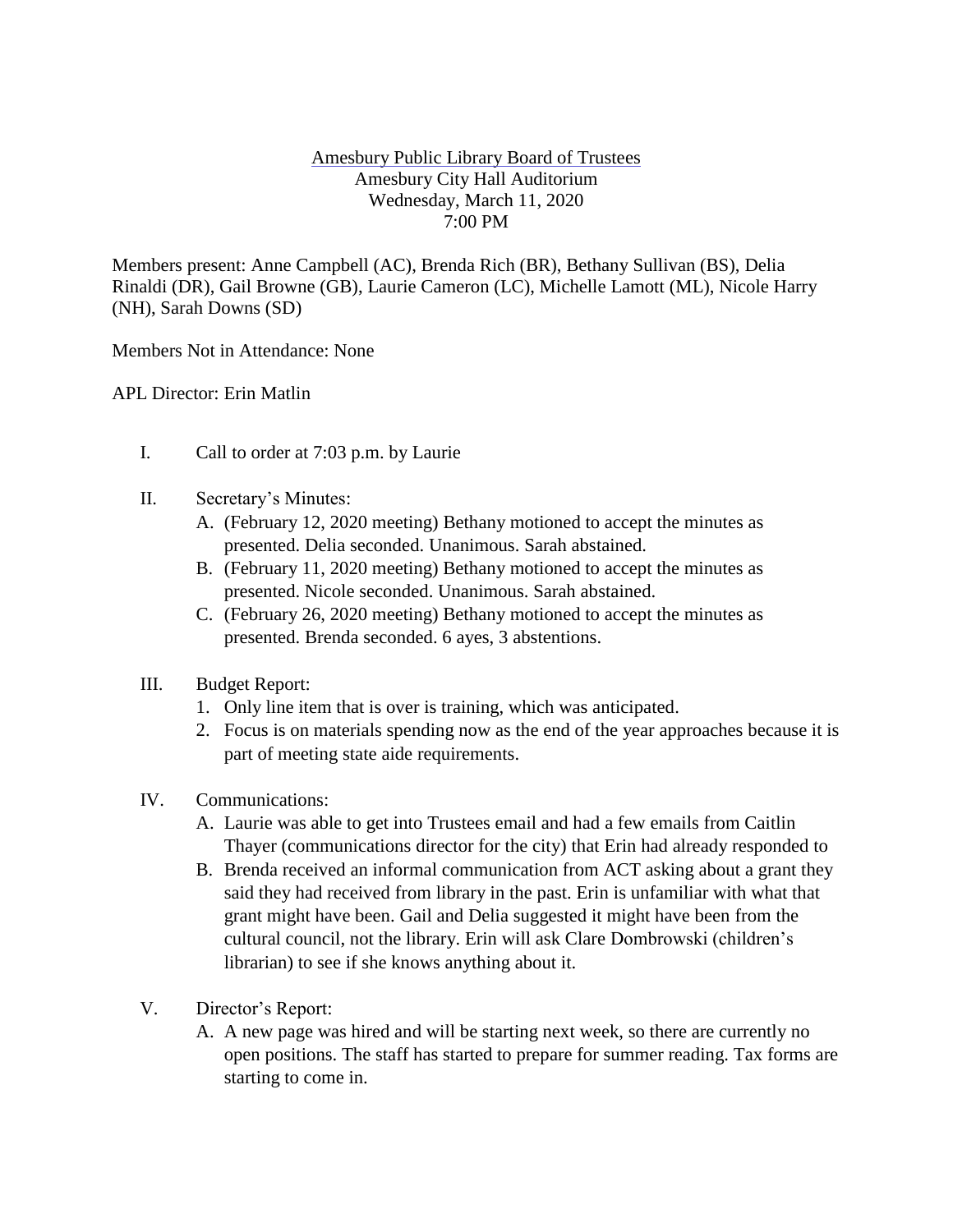- B. John, the IT director for the city is leaving for a new job. Don't know who his replacement will be yet. He will still be working for the city a few hours a week, but his availability will be limited. Asst. Director Aimie Westphal has been working with John to get information before he wraps up.
- C. Problems with the library server last week. John's assistant came and inspected it. Goal is to get the library on the city's network. Erin encouraged staff to move everything to Office 365. Server is still running, but Erin hopes to get John to look at it before his last day. Concern because the library's internet stops working if server is off, which could be an issue if the server goes down. Gail asked Erin to ask mayor if we could get help from CommSat in the short-term if there is a problem.
- VI. Committee Reports:
	- A. Preservation Committee: Met Tuesday, March 10. Discussed:
		- 1. Friends of the APL proposal to provide funds on a yearly basis for programming and one big project that's visible.
		- 2. LSTA grant: Trustees will write a letter of support, like what was written for MCC Capital Fund grant.
		- 3. MCC Capital Fund grant outcome expected in June. It is a matching grant. Trustees will need to provide some from state aide/trusts and get city organizations to donate. Might need up to \$20,000.
		- 4. Mayor asked library to put in requests for capital project. Committee suggested mirroring grant projects and including larger items from building inspectors review
		- 5.Will be coordinating maintenance plan/preservation plan with long range plan.
	- B. Long-Range Plan Committee: Met Wednesday, March 4. Discussed:
		- 1.Approved moving forward with proposal from Patty DiTullio, Director of the Ipswich Public Library to act as a consultant for new long-range plan.
		- 2.Will update Board in June after focus groups and community survey are complete. Vote needed on final plan in September so it can be submitted by October 1, 2020.
	- C. Finance Committee Met Monday, February 24 and Monday, March 4 for follow-up review of budget recommendations. Erin, Laurie, and Gail met with Mayor Tuesday, March 10. Found out she wants the entire budget in the new format, not just new requests, and union increases do need to be included even though the contract hasn't been signed yet. Erin is working on an updated budget and will review with finance committee and ask Mayor/CFO to review before we vote again to make sure it is in the right format. Planning to resubmit in April.
- VII. Unfinished Business: None
- VIII. New Business: